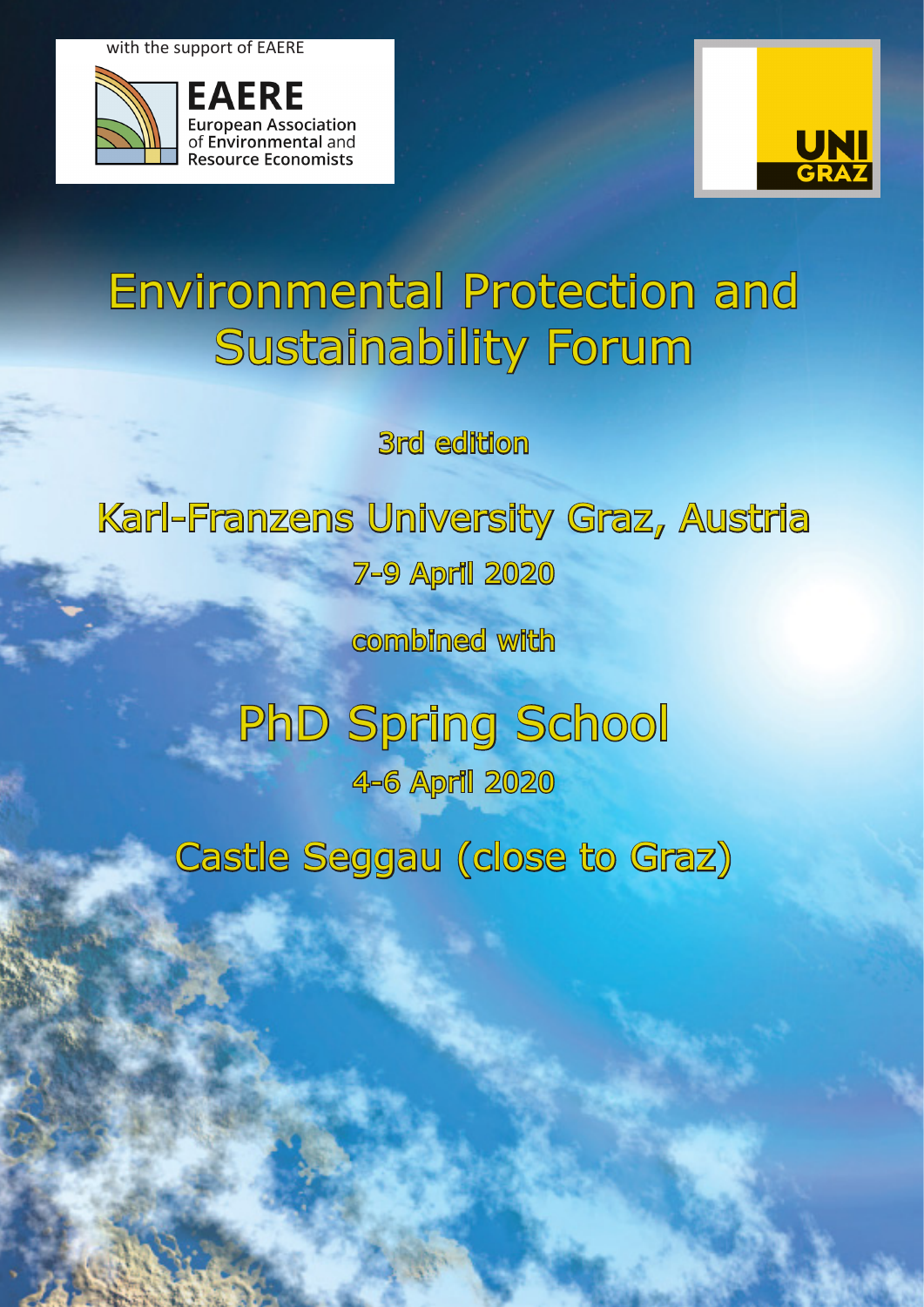# **BACKGROUND**

The Karl-Franzens University Graz, Austria has a strong expertise in environmental economics. The University is heavily investing in the research on climate change through its "Wegener Centre for Climate and Global Change" and its newly launched Field of Excellence "Climate Change Graz". The *"Environmental Protection and Sustainability Forum"* (EPSF) has previously taken place in Exeter (April 2011) and Bath (April 2015) both United Kingdom. Given the great success in the past, this time it will take place at the *Karl-Franzens University of Graz, Austria*. The EPSF will be organized by Professor Michael Finus, together with his colleagues Professor Birgit Bednar-Friedl, Professor Stefan Borsky and Professor Karl Steininger. The Faculty of Social Sciences at the Karl-Franzens University of Graz is convening a three-day international forum. This event will bring together leading international researchers in the field of environmental and resource economics and influential stakeholders from international institutions including the World Bank and the European Union. This time, we combine the Forum with a *PhD Spring School*, which takes place before the Forum at the lovely *Castle Seggau*, which is not far from Graz. Four internationally wellknown academics will teach at this school. The number of places at the School is limited to 40 students.

# **FORMAT**

The nature of this 3-day international forum is unprecedented. It involves facilitated debates, interactive discussions and top level knowledge exchange in an intimate atmosphere, quite different from other major international conferences.

There will be:

- $\geq 10$  keynote lectures by leading international academics
- $\triangleright$  A public lecture open to people from government, business, science and the local community
- $\geq 40-60$  contributed papers

Day 1: Registration in the morning. Keynote presentations in the morning, contributed papers are presented in the afternoon. Public Lecture in the evening with reception.

Day 2: Keynote presentations in the morning, contributed paper papers in the afternoon. Social Dinner in the evening.

Day 3: Keynote presentations in the morning. Lunch and farewell.

Like at the previous two forum events, we plan to edit a special issue in one of the leading environmental and/or general economics journals after the event with the best papers. The call for this special issue will be announced separately in due course.

The Spring School takes place over two days (5-6 April, arrival 4 April) with morning and afternoon sessions. Castle Seggau lies in a fantastic surrounding with pool, vineyards and a wine cellar, which allows for wine tasting. Those who also attend the Forum will receive a discount on registration fees for the Forum. Full board and accommodation are included in the school fee.

#### **KEYNOTE SPEAKERS AT THE FORUM**

Scott Barrett, Columbia University, USA; Alejandro Caparros, Institute for Public Goods and Policies (IPP), Spanish National Research Council (CSIC), and University Carlos III, Madrid, Spain; Carlo Carraro, Ca' Foscari University of Venice, CMCC, Italy; Astrid Dannenberg, University of Kassel, Germany; Ottmar Edenhofer, Potsdam Institute for Climate Impact Research, Mercator Research Institute on Global Commons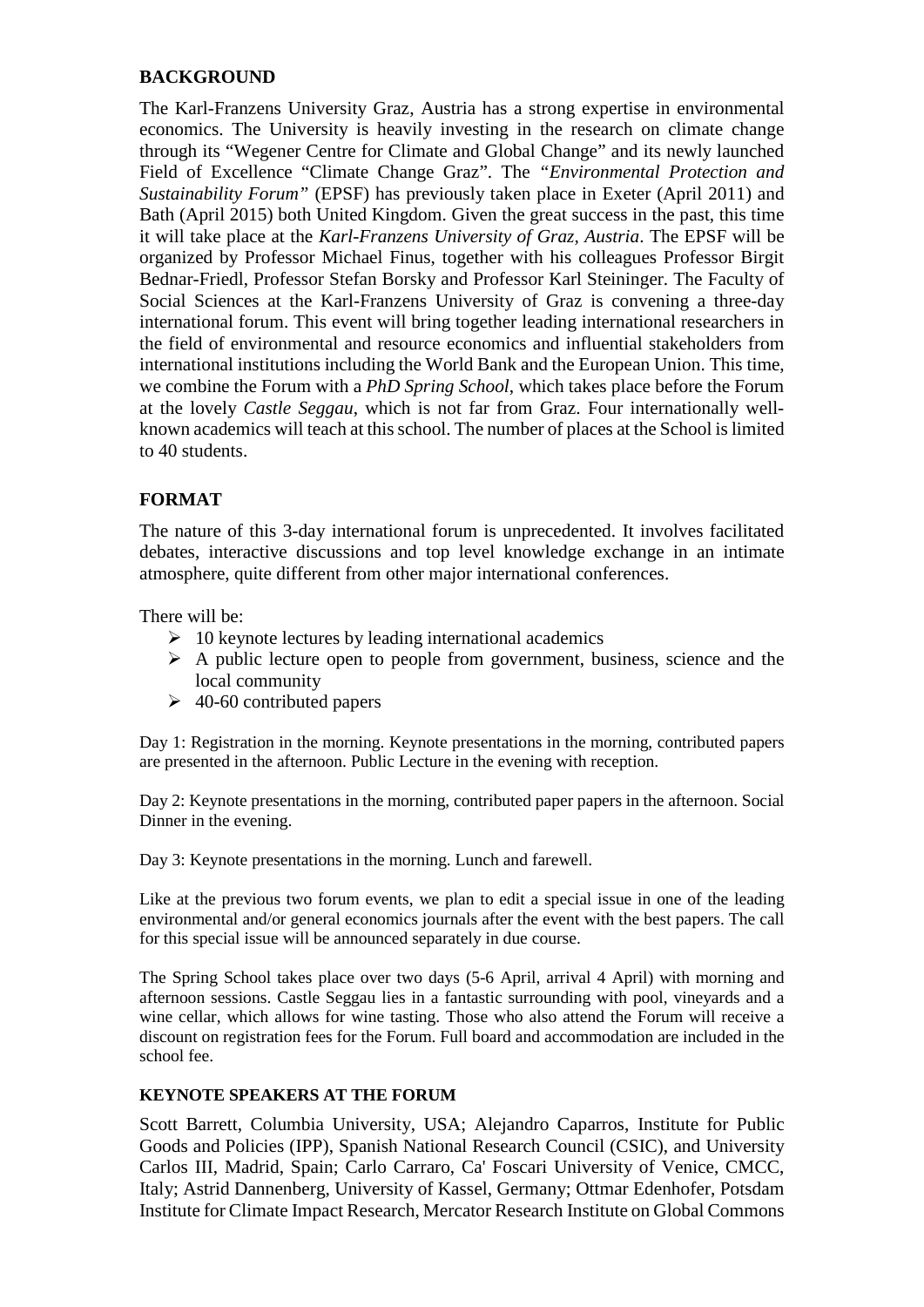and Climate Change and TU Berlin, Germany; Carolyn Fischer, Vrije Universiteit Amsterdam, The Netherlands; Michael Hanemann, UC Berkeley, USA; Larry S. Karp, UC Berkeley, Department of Agricultural and Resource Economics, USA; Andreas Lange, University of Hamburg, Germany; Santiago J. Rubio, Department of Economic Analysis and ERICES University of Valencia, Spain; Daan van Soest, Tilburg University, The Netherlands; Herman Vollebergh, Tilburg University, The Netherlands.

# **SPEAKERS AT THE SPRING SCHOOL**

Alejandro Caparros, Institute for Public Goods and Policies (IPP), Spanish National Research Council (CSIC), and University Carlos III, Madrid, Spain; Astrid Dannenberg, University of Kassel, Germany; Michael Hanemann, UC Berkeley, USA; Santiago J. Rubio, Department of Economic Analysis and ERICES University of Valencia, Spain.

# **TOPICS**

The forum focuses on international and global environmental problems, including for instance climate change and biodiversity and the link between trade and the environment. All methods (e.g., econometrics, simulations, game theory, experiments) typically used in environmental and resource economics are acceptable. Possible topics include:

The role and assessment of

- pre-negotiations, negotiations and bargaining as well as global and local institutions
- R&D, mitigation, adaptation, geo-engineering, loss and damages
- spillovers, private and co-benefits
- issue linkage, asymmetry, environmental, ecological, technological and societal thresholds and tipping points as well as networks
- policy instruments, including environmental and trade measures at the domestic and international level
- linkages between trade and the environment
- domestic and international law
- risk, uncertainty and learning
- weather variability and climate change impacts on the economy (developing and developed countries, national and subnational)

for the successful implementation of domestic and international environmental policies. New and other topics not on this list are also considered if they break new ground.

From a methodological point of view, contributions in the realm of game theory, behavioural economics, econometrics, including experimental economics and quantitative political sciences are strongly encouraged. We also welcome CGE and IAM models on climate change with a global focus.

The topic of the Spring School is climate change economics, which will be viewed from different methodological perspectives.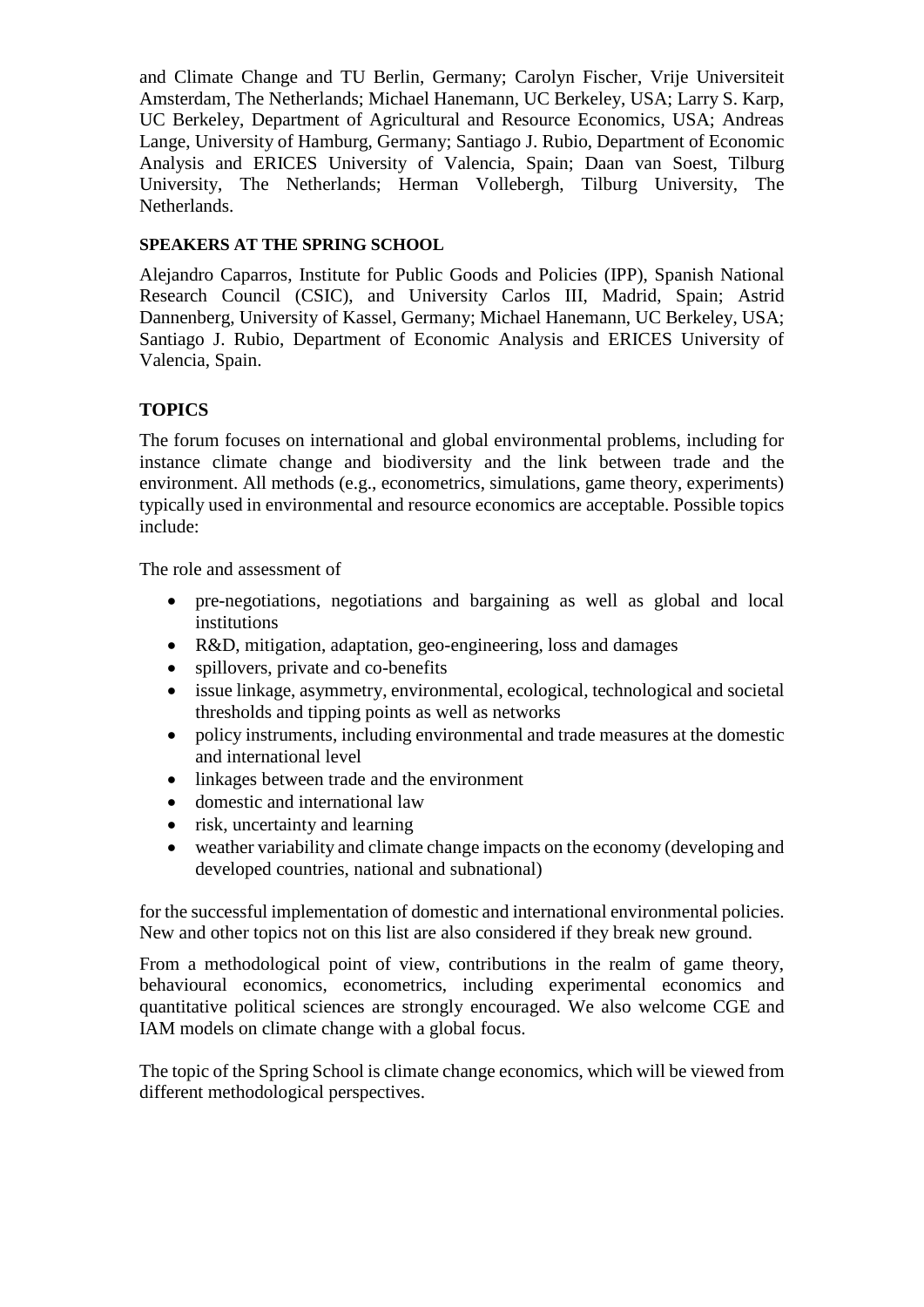#### **DEADLINES FOR CONTRIBUTED PAPERS TO THE FORUM**

| 15 November 2019 | Abstract submission                           |
|------------------|-----------------------------------------------|
| 16 December 2019 | Notification of abstract acceptance to author |
|                  | Registration open                             |
| 1 February 2020  | Early bird registration closes                |
| 15 February 2020 | Final paper submission                        |
| 15 March 2020    | <b>Registration closes</b>                    |
| 20 March 2020    | Final Forum programme                         |

#### **DEADLINES FOR SPRING SCHOOL**

| 15 November 2019 | Application with short cover letter (motivation)  |
|------------------|---------------------------------------------------|
|                  | and cv. Reference letters by supervisors are      |
|                  | appreciated but not compulsory for consideration. |
| 16 December 2019 | Notification of acceptance to applicant.          |
|                  | Registration open                                 |
| 1 February 2020  | Early bird registration closes                    |
| 15 February 2020 | <b>Final Programme</b>                            |
| 28 February 2020 | Registration closes                               |

#### **ABSTRACTS FOR FORUM**

We would be pleased to receive abstracts on topics outlined above. Abstracts should be one to two A4 pages, including authors, co-authors and affiliation. Please indicate who will present the paper.

#### **SUBMISSIONS OF ABSTRACTS, FINAL PAPERS FOR FORUM AND APPLICATION TO PHD SCHOOL**

Abstracts, final papers and applications for the Spring School should to be sent to the organiser: epsf-2020@uni-graz.at

# **REGISTRATION**

Registration, travel and accommodation information will be given together with the notification of abstract acceptance for submission to the Forum. Similar information will be given for applications to the Spring School upon acceptance to the Spring School. Further details will be available soon on the following website:

<https://sustainability-forum-2020.uni-graz.at/en/>

#### **FEES**

| EPS Forum:  | Early Bird: 250 Euros<br><b>Registration: 300 Euros</b><br>Early Bird, PhD students registered for Spring School: 110 Euros<br>Registration, PhD students registered for Spring School: 160 Euros |
|-------------|---------------------------------------------------------------------------------------------------------------------------------------------------------------------------------------------------|
| School Fee: | Early Bird: 300 Euros (including hotel room and full board)<br>Registration: 350 Euros (including hotel room and full board)                                                                      |